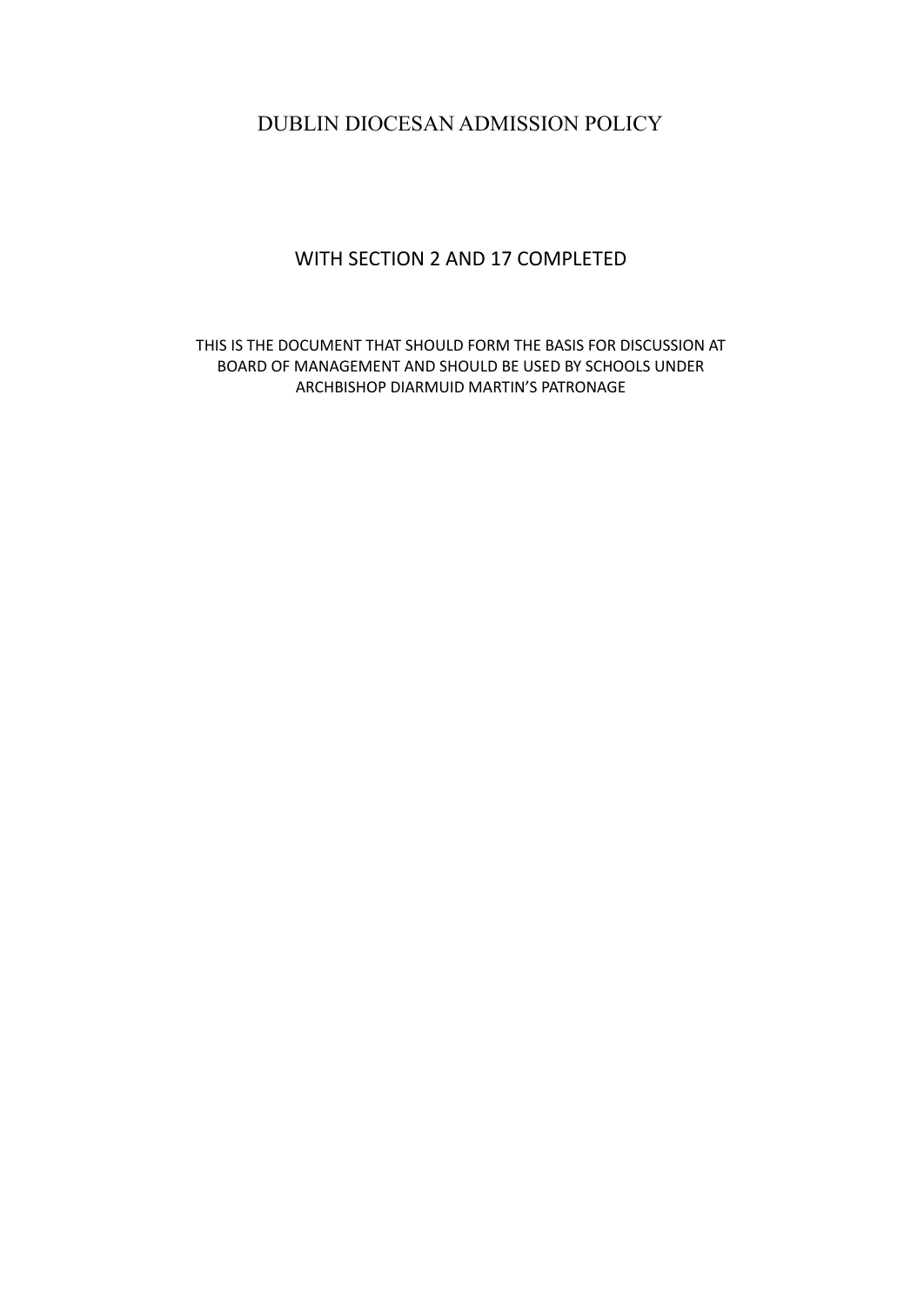# **Admission Policy of Scoil Mhuire**

**Rathsallagh Shankill Dublin 18**

# **Rolla:19497P**

## **School Patron/s:Diarmuid Martin**

## **1. Introduction**

This Admission Policy complies with the requirements of the Education Act 1998, the Education (Admission to Schools) Act 2018 and the Equal Status Act 2000. In drafting this policy, the board of management of the school has consulted with school staff, the school patron and with parents of children attending the school.

The policy was approved by the school patron on …………………... It is published on the school's website and will be made available in hardcopy, on request, to any person who requests it.

The relevant dates and timelines for Scoil Mhuire admission process are set out in the school's annual admission notice which is published annually on the school's website at least one week before the commencement of the admission process for the school year concerned.

This policy must be read in conjunction with the annual admission notice for the school year concerned.

The application form for admission is published on the school's website and will be made available in hardcopy on request to any person who requests it.

#### **2. Characteristic spirit and general objectives of the school**

Scoil Mhuire is a Catholic co-educational primary school ,with one special class for children with autism & with a Catholic ethos under the patronage of the Bishop of Dublin.

"Catholic Ethos" in the context of a Catholic primary school means the ethos and characteristic spirit of the Roman Catholic Church, which aims at promoting: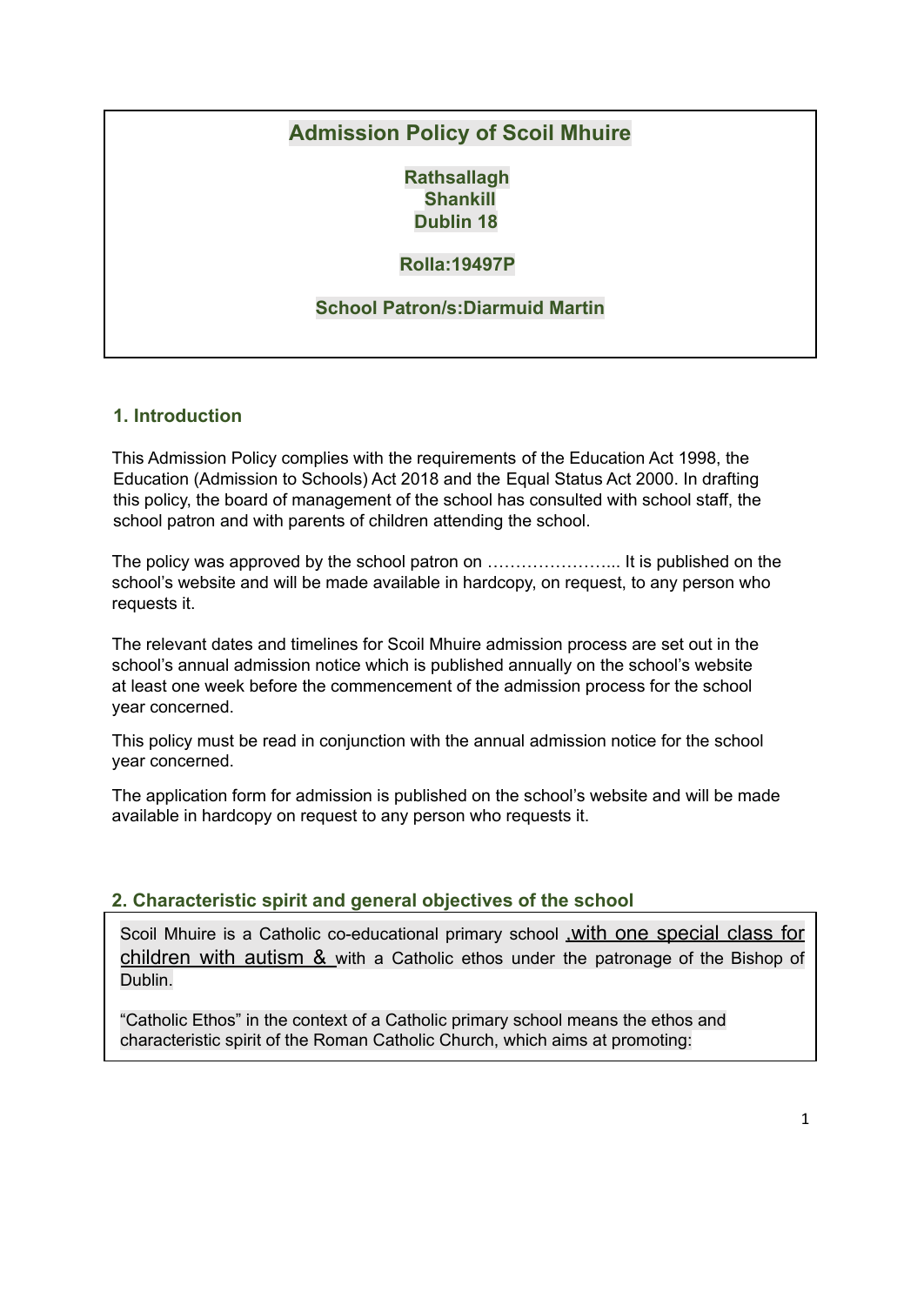(a) the full and harmonious development of all aspects of the person of the pupil, including the intellectual, physical, cultural, moral and spiritual aspects; and (b) a living relationship with God and with other people; and

- (c) a philosophy of life inspired by belief in God and in the life, death and resurrection of Jesus; and
- (d) the formation of the pupils in the Catholic faith,

and which school provides religious education for the pupils in accordance with the doctrines, practices and traditions of the Roman Catholic Church, and/or such ethos and/or characteristic spirit as may be determined or interpreted from time to time by the Irish Episcopal Conference.

In accordance with S.15 (2) (b) of the Education Act, 1998 the Board of Management of Scoil Mhuire] shall uphold, and be accountable to the patron for so upholding, the characteristic spirit of the school as determined by the cultural, educational, moral, religious, social, linguistic and spiritual values and traditions which inform and are characteristic of the objectives and conduct of the school.

Scoil Mhuire is a Roman Catholic School (which is established in connection with the Minister of Education) aims at promoting the full and harmonious development of all aspects of the person of the 2 pupil: intellectual, physical, cultural, moral and spiritual, including a living relationship with God and with other people. The school models and promotes a philosophy of life, death and resurrection of Jesus Christ. The Catholic school provides religious education for the pupils in accordance with the doctrines, practices and tradition of the Roman Catholic Church and promotes the formation of the pupils in the Catholic faith.

# **3. Admission Statement**

Scoil Mhuire will not discriminate in its admission of a student to the school on any of the following:

- (a) the gender ground of the student or the applicant in respect of the student concerned,
- (b) the civil status ground of the student or the applicant in respect of the student concerned,
- (c) the family status ground of the student or the applicant in respect of the student concerned,
- (d) the sexual orientation ground of the student or the applicant in respect of the student concerned,
- (e) the religion ground of the student or the applicant in respect of the student concerned,
- (f) the disability ground of the student or the applicant in respect of the student concerned,
- (g) the ground of race of the student or the applicant in respect of the student concerned,
- (h) the Traveller community ground of the student or the applicant in respect of the student concerned, or
- (i) the ground that the student or the applicant in respect of the student concerned has special educational needs

As per section 61 (3) of the Education Act 1998, 'civil status ground', 'disability ground',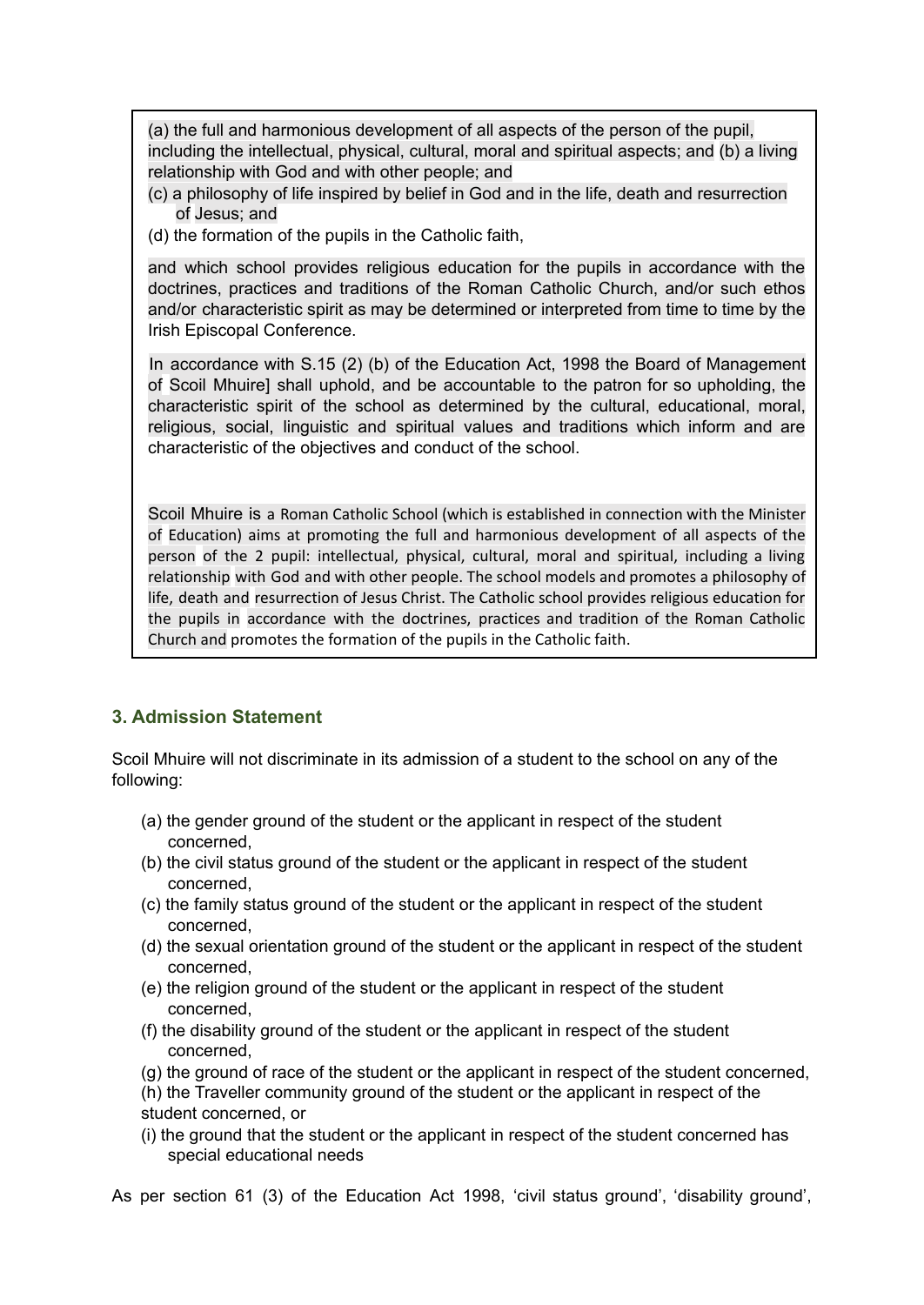'discriminate', 'family status ground', 'gender ground', 'ground of race', 'religion ground', 'sexual orientation ground' and 'Traveller community ground' shall be construed in accordance with section 3 of the Equal Status Act 2000.

 $\overline{\phantom{0}}$ 

#### **All denominational schools**

Scoil Mhuire is a school whose objective is to provide education in an environment which promotes certain religious values and does not discriminate where it refuses to admit as a student a person who is not and it is proved that the refusal is essential to maintain the catholic ethos of the school.

#### Special Education Classes

Scoil Mhuire is a school which has established one special class, with the approval of the Minister for Education and Skills, which provides an education exclusively for students with the category of ASD as specified by the Minister and may refuse to admit to the class a student who does not have the category of needs specified.

# **4. Categories of Special Educational Needs catered for in the school/special class**

**Scoil Mhuire ,with the approval of the Minister for Education and Skills, has established one class to provide an education exclusively for students with Autism Spectrum Disorder. (ASD)**

**The following criteria will apply when making a decision regarding an application for this class:**

- **Enrolment of Children in the Special Classes for children with Autism ● Each child must have a full current (within 18 months) Psychological & Cognitive Assessment, which must specify a diagnosis of 'Autism/Autistic Spectrum Disorder without significant intellectual impairment i.e. DSMV or ICD10 and a recommendation for a special class placement in a mainstream school from such a professional report.**
	- **● The assessment report provided must include a report from a member of a multidisciplinary team. A multi-disciplinary team may consist of Clinical Psychologist,Occupational Psychologist,Speech and Language Therapist,Social Worker and Physiotherapist. All reports and assessments must be provided to the school for the Admissions Team**
	- **● The child must have a primary diagnosis of Autism/Autistic Spectrum Disorder ,without significant intellectual impairment ,made using the DSM-V or ICD 10or equivalent by the psychologist or member of the Multidisciplinary Team.If a child also presents with a general learning disability, it must fall within the mild range.(this diagnosis must be made using a professionally recognised clinical and psychological assessment procedure)**
	- **● Parents must include a report from the child's current educational setting.All reports and assessments must be given to the school once the child has been offered a place in the school.**
	- **● The parents/guardians must fill in and return a School Enrolment form as for**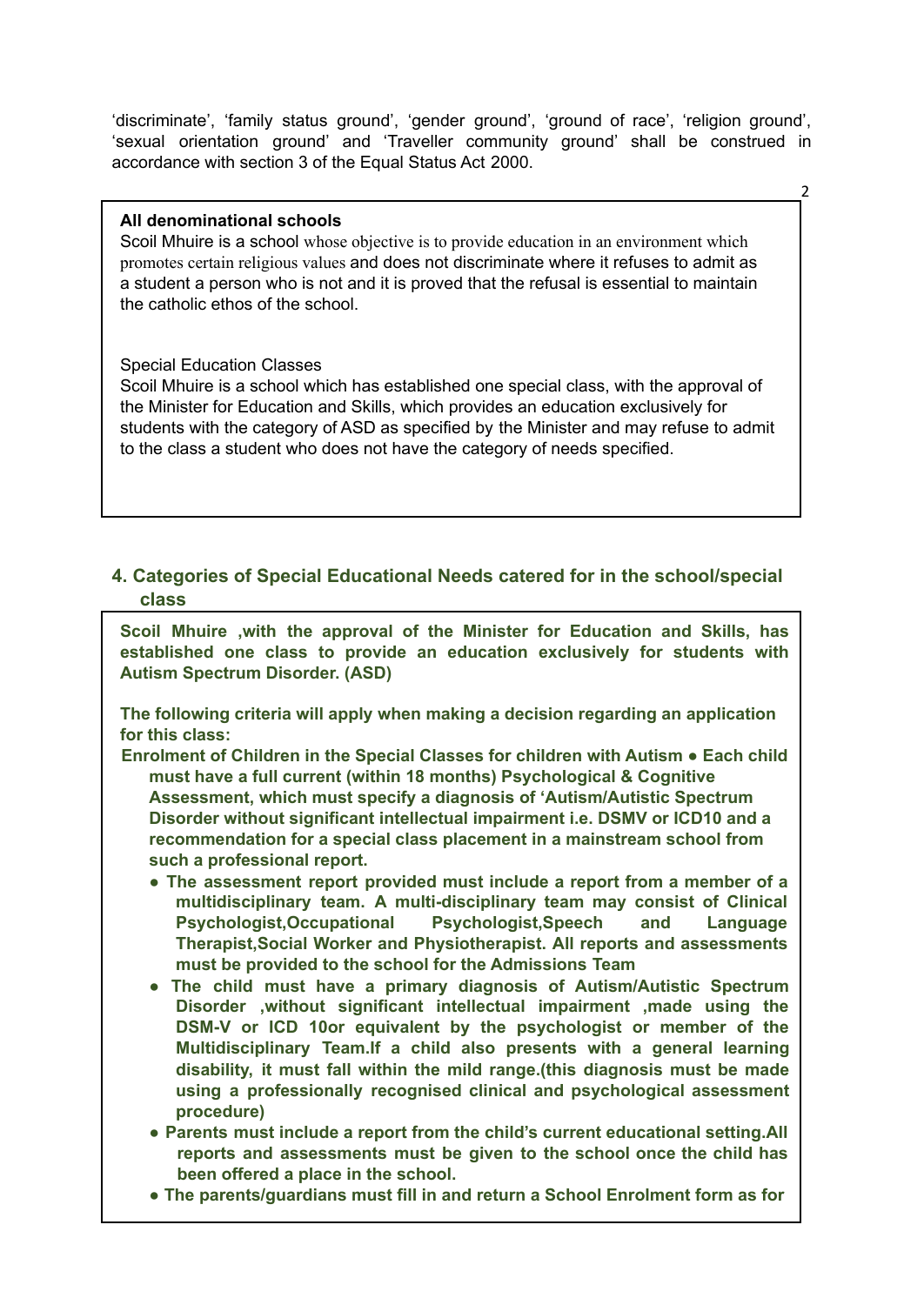**all pupils.**

**● The Admissions Policy states that the parents/guardians (and the prospective candidates for the class if required) will be invited to meet the**

**principal, deputy principal and a member of the Admissions Team -ASD class teacher, the class teacher and any other relevant parties before the child starts school. This is a preliminary meeting and does not constitute an offer of a place in the unit**

3

**● First preference will be given to pupils attending Scoil Mhuire where a transfer will take place from mainstream to special classes if criteria have been satisfied.**

**● Places will be offered in writing to those pupils who satisfy the enrolment criteria, subject to all criteria being met and resources being available ● An acceptance form must be filled in and returned to the school within the required time period.**

- *● The Board of Management states that, as per DES instruction, the school will accommodate a maximum of one special class for children with Autism, to include Junior and Senior classes covering the age range of the primary school. However, the preference of the school is for the establishment of a class catering for Infants to 2nd class,and to keep as little discrepancy as possible between pupils of this age-group in the ASD unit.*
- **● The Department of Education & Skills states that the ratio for each class is a maximum six pupils to one teacher and two SNAs. There must be more than three pupils to access the second SNA.**
- **● An Induction meeting of new parents will be held prior to commencement in the school, as with all pupils.**
- **● The classes will be co-educational and will cater for children of primary school age only – i.e. four years to thirteen years, in accordance with the age range specified in our policy.**
- **● . In accordance with section 23(4) of the Education (Welfare) Act a parent/guardian must confirm compliance with the school's Code of Behaviour. The Board of Management reserves the right to refuse enrolment if this confirmation is not received prior to the pupil attending the school.**
- **● The parents/guardians must accept and agree to the school's Code Of Behaviour and the terms of this policy**
- **● The Board also reserves the right to continue to suspend or expel a child under 'Health & Safety' regulations and in conjunction with the school 'Code of Behaviour' as per the National Education Welfare document if the need should arise.**
- **● A placement breakdown can sometimes occur. All placements are subject to review at the request of the parents and/ or the school. The review will include input from all agencies involved (through a multi-disciplinary team meeting), the parents/guardians and the school. Following the review a recommendation may be made that the child be enrolled in a school that can better meet his/her needs.**
- **● Integration will be determined based on the individual needs of the child, and through discussion with the parents/guardians and the relevant class/support teacher. Following agreement, phased integration will take place in as appropriate**
- **● The final decision as to the placement of a child in the ASD class**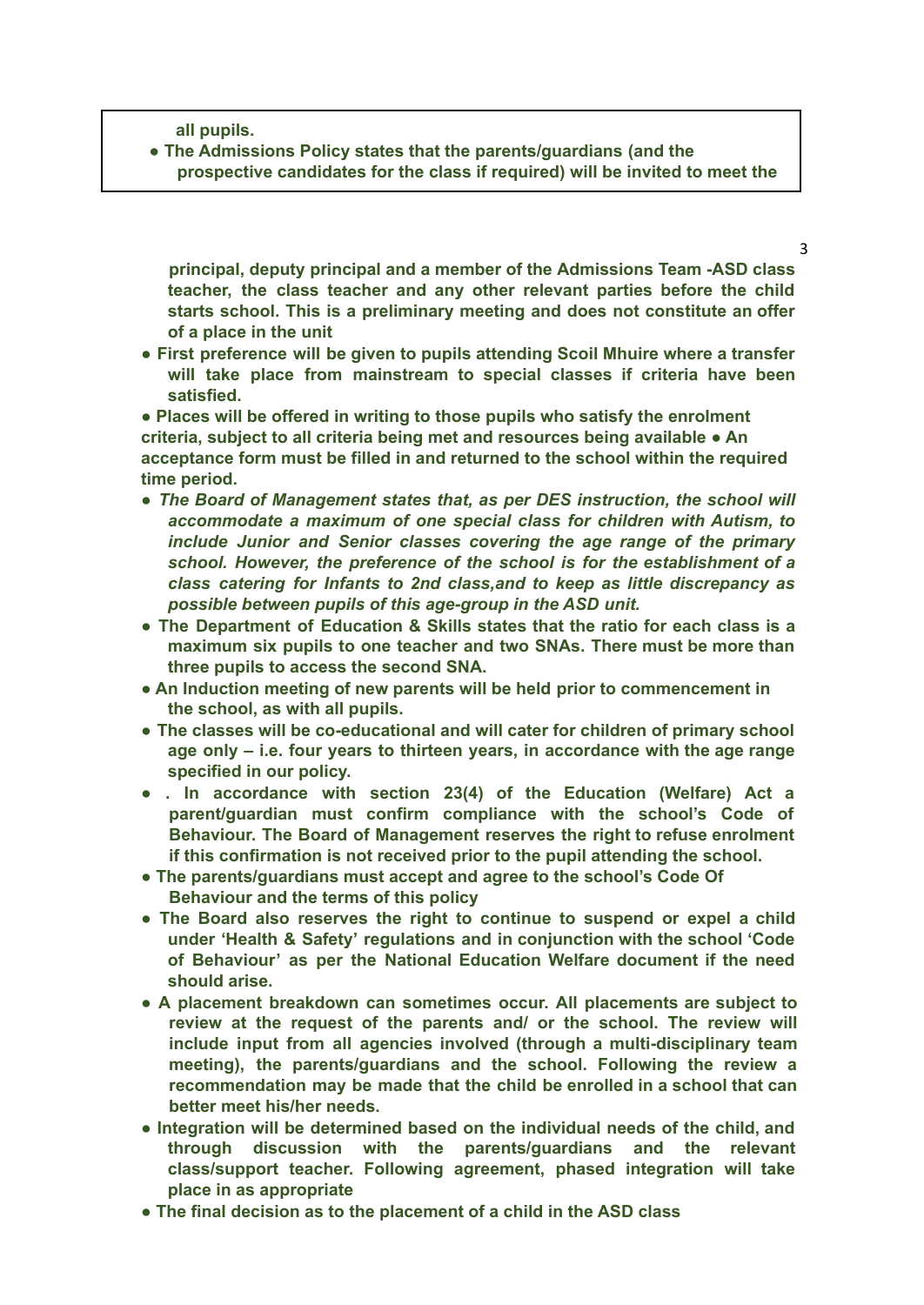**lies with the Board of Management.**

**.**

**● Please note fulfilling the enrolment criteria does not necessarily ensure enrolment if sufficient places are not available and /or sufficient classroom space is not available**

 $\overline{A}$ 

**The school reserves the right to refuse enrolment to any student where either: 1. The student has special needs such that even with additional resources available from the Department of Education & Skills and the Department of Health the school cannot meet such needs and/or provide the student with a education in line with the assessment, recommendations and needs analysis received, and the Individual Educational Profile drawn up by the school.**

**2. In the opinion of the Board of Management, the student poses a risk to the health and safety of the other students, to school Staff or to school property.**

**Any applicant who applies for and is not offered a place in Scoil Mhuire has the right to**

**appeal the decision, under Section 29, with the Department of Education & Skills.**

**● Support by Outside Agencies Parents please note that a guarantee of support by outside agencies such as the HSE or Enable Ireland cannot be provided by the school. Children who require speech therapy, occupational therapy, physiotherapy etc will be dependent on local services, public or private. The school does not have the resources to follow up on these services and it is up to the parents/guardians to ensure that all possible services are being accessed and being availed of and that all reports and recommendations are provided to the class teacher for inclusion in the child's IEP, where possible.**

# **5. Admission of Students**

This school shall admit each student seeking admission except where – a) the

school is oversubscribed (please see section 6 below for further details)

**b) a parent of a student, when required by the principal in accordance with section 23(4) of the Education (Welfare) Act 2000, fails to confirm in writing that the code of behaviour of the school is acceptable to him or her and that he or she shall make all reasonable efforts to ensure compliance with such code by the student**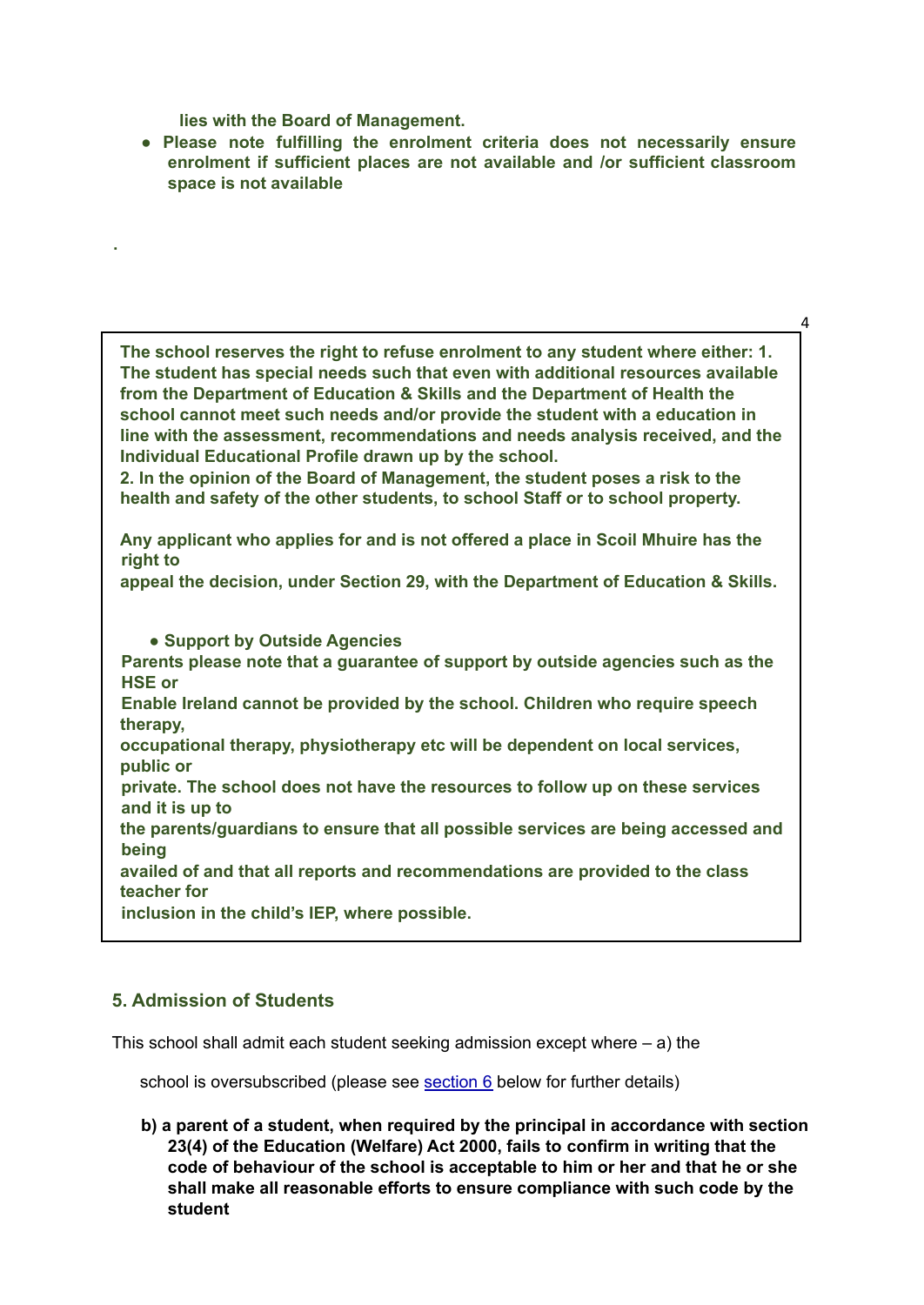#### **All denominational schools**

Scoil Mhuire is a Roman Catholic and may refuse to admit as a student a person who is not of Roman Catholic where it is proved that the refusal is essential to maintain the ethos of the school.

#### **Special Education Class**

The Special Education Class/ASD Unit attached to Scoil Mhuire provides an education exclusively for students with A.S.D. ,without significant intellectual impairment, and the school may refuse admission to this class,where the student concerned does not have the specified category of special educational needs provided for in this class

5

#### **6. Oversubscription**

In the event that the school is oversubscribed, the school will, when deciding on applications for admission, apply the following selection criteria in the order listed below to those applications that are received within the timeline for receipt of applications as set out in the school's annual admission notice:

In the event that the number of children seeking enrolment exceeds the number of places available in any class, the following criteria, in order of priority, shall apply to all new applicants: ● brothers and sisters of children already enrolled in the school who reside within the catchment area of Scoil Mhuire in the parish of Shankill

● Catholic children who reside within the catchment area of Scoil Mhuire in the parish of Shankill

- brothers and sisters of children already enrolled in the school who reside outside the catchment area of Scoil Mhuire in the parish of Shankill
- Catholic children who reside outside the catchment area of the parish of Shankill . ● All other children.

In the event that there are two or more students tied for a place or places in any of the selection criteria categories above (the number of applicants exceeds the number of remaining places), the following arrangements will apply: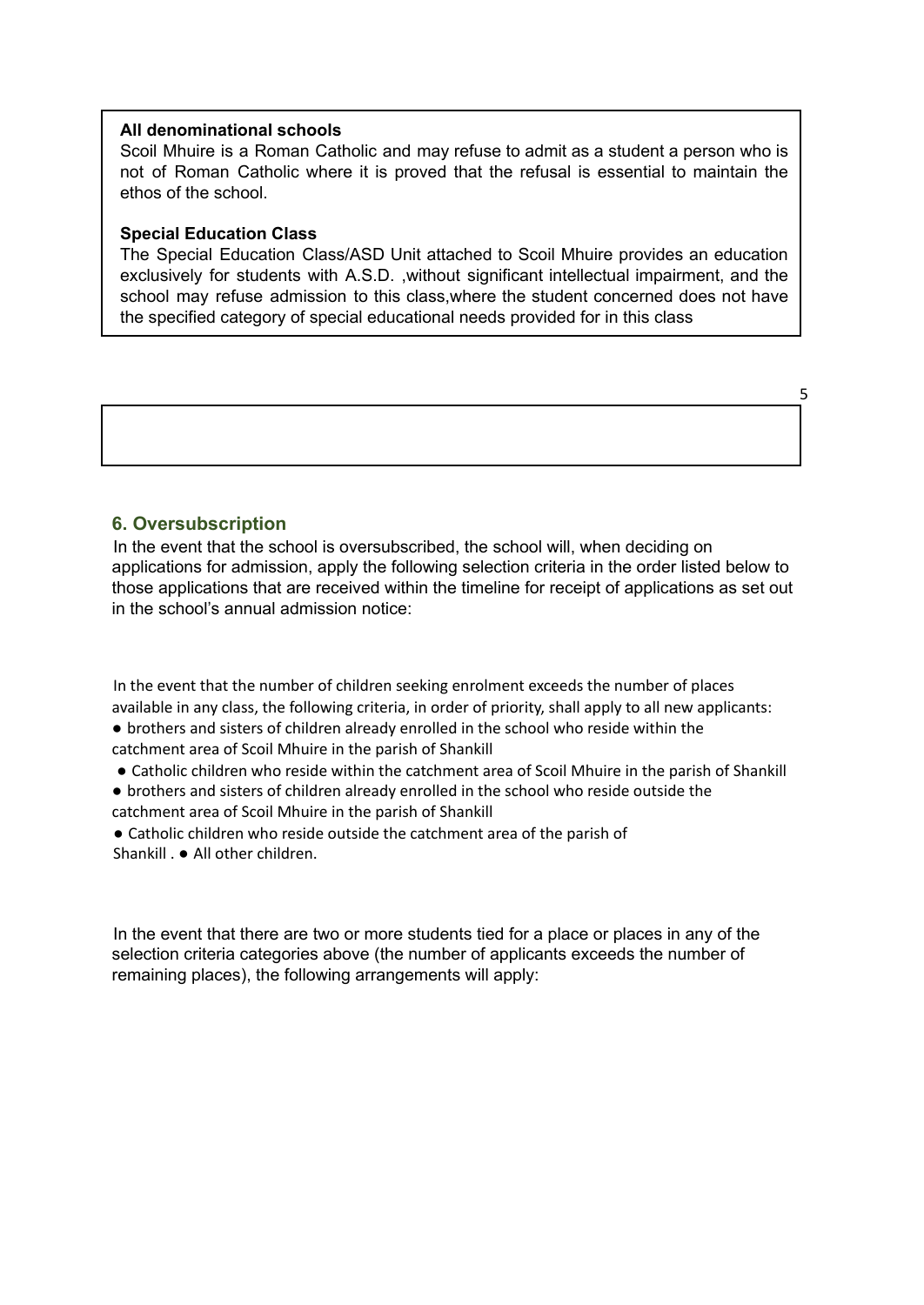- **● Age shall be the criteria applied.i.e. the pupils will be admitted in order of age, older children first.**
- **● Admission to ASD unit ;**

**If the demand from suitable candidates exceeds the available places,the pupils may be put on a waiting list for the unit. First preference will be given to existing Scoil Mhuire pupils that fulfil the criteria, then places will be offered according to the age, subject to the above selection criteria which seeks to have the Junior Infants to 2nd class group as cohort in our ASD unit.**

#### **7. What will not be considered or taken into account**

In accordance with section 62(7) (e) of the Education Act, the school will not consider or take into account any of the following in deciding on applications for admission or when placing a student on a waiting list for admission to the school:

(a) a student's prior attendance at a pre-school or pre-school service, including naíonraí, other than in relation to a student's prior attendance at—

(I) an early intervention class, or

(II) an early start pre-school, specified in a list published by the Minister from time to time;

6

(b) the payment of fees or contributions (howsoever described) to the school; (c) a student's

academic ability, skills or aptitude (except for the ASD unit);

- (d) the occupation, financial status, academic ability, skills or aptitude of a student's parents;
- (e) a requirement that a student, or his or her parents, attend an interview, open day or other meeting as a condition of admission; HOWEVER,SCOIL MHUIRE STRONGLY ENCOURAGES PARENTS/GUARDIANS TO ATTEND THE TRANSITION TO PRIMARY SCHOOL MEETINGS
- (f) a student's connection to the school by virtue of a member of his or her family attending or having previously attended the school: (1) siblings of a student attending or having attended the school and/or

(2) parents or grandparents of a student having attended the school: to a maximum of 25% of the available spaces as set out in the school's annual admission notice).

(g) the date and time on which an application for admission was received by the school,

This is subject to the application being received at any time during the period specified for receiving applications set out in the annual admission notice of the school for the school year concerned.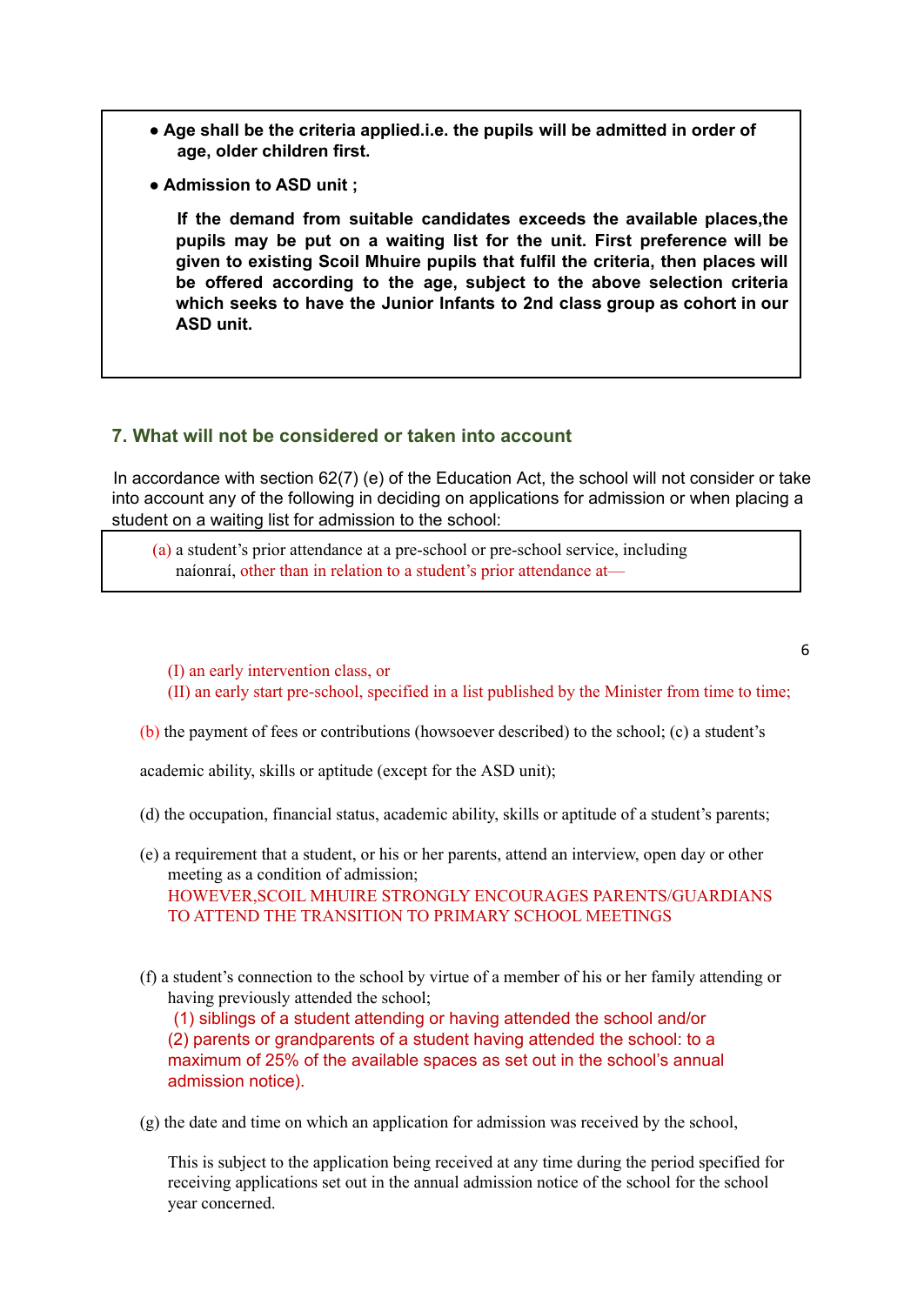This is also subject to the school making offers based on existing waiting lists (up until 31<sup>st</sup> January 2025 only).

## **8. Decisions on applications**

All decisions on applications for admission to Scoil Mhuire will be based on the following:

- **●** Our school's admission policy
- **●** The school's annual admission notice (where applicable)
- **●** The information provided by the applicant in the school's official application form received during the period specified in our annual admission notice for receiving applications

(Please see section 14 below in relation to applications received outside of the admissions period and section 15 below in relation to applications for places in years other than the intake group.)

Selection criteria that are not included in our school admission policy will not be used to make a decision on an application for a place in our school.

#### **9. Notifying applicants of decisions**

Applicants will be informed in writing as to the decision of the school, within the timeline outlined in the annual admissions notice.

If a student is not offered a place in our school, the reasons why they were not offered a place will be communicated in writing to the applicant, including, where applicable, details of

the student's ranking against the selection criteria and details of the student's place on the waiting list for the school year concerned.

7

Applicants will be informed of the right to seek a review/right of appeal of the school's decision (see section 18 below for further details).

# **10. Acceptance of an offer of a place by an applicant**

In accepting an offer of admission from Scoil Mhuire , you must indicate—

(i) whether or not you have accepted an offer of admission for another school or schools. If you have accepted such an offer, you must also provide details of the offer or offers concerned and

(ii) whether or not you have applied for and awaiting confirmation of an offer of admission from another school or schools, and if so, you must provide details of the other school or schools concerned.

#### **11. Circumstances in which offers may not be made or may be withdrawn**

An offer of admission may not be made or may be withdrawn by Scoil Mhuire where— (i) it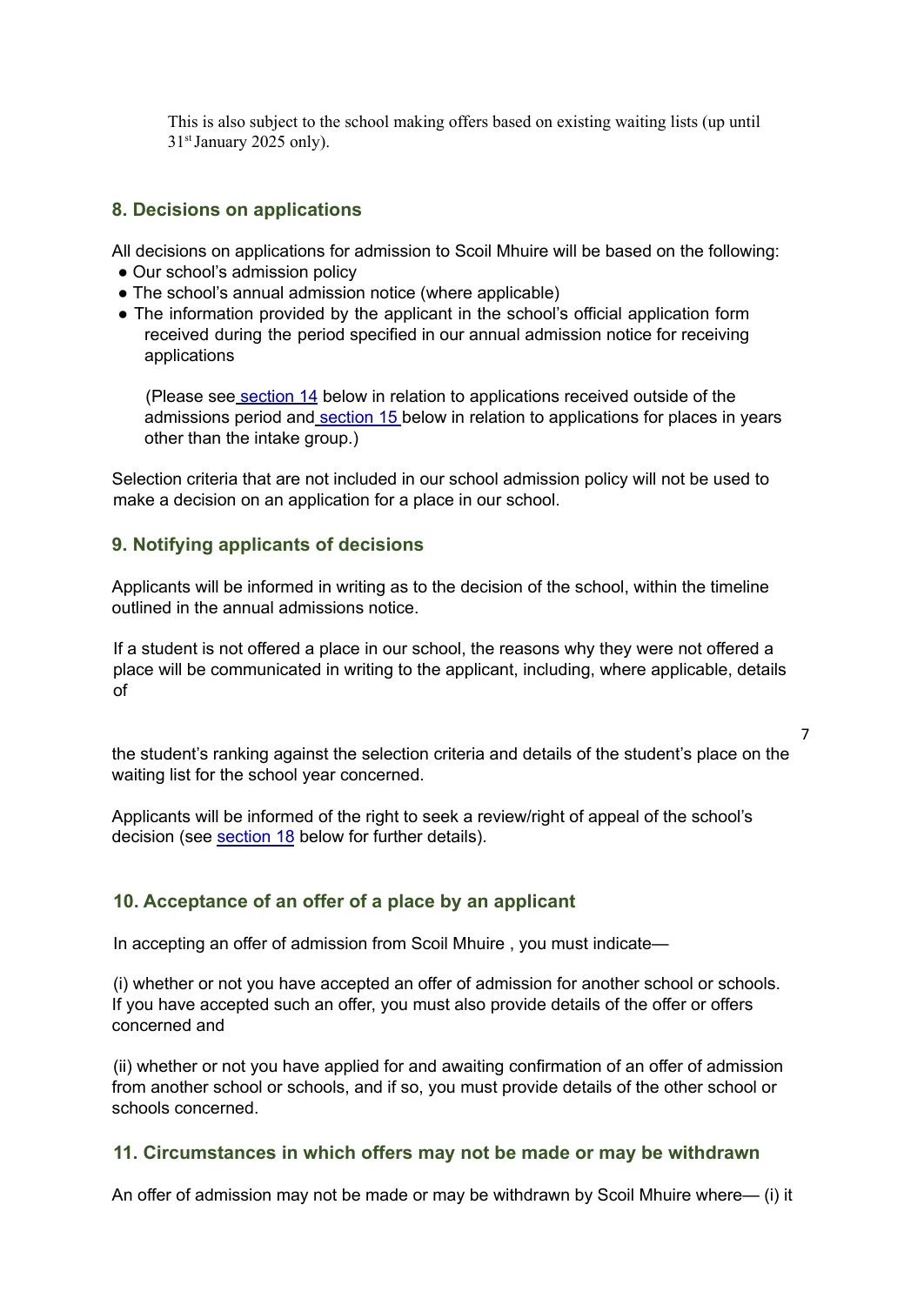is established that information contained in the application is false or misleading. (ii) an applicant fails to confirm acceptance of an offer of admission on or before the date set out in the annual admission notice of the school.

(iii) the parent of a student, when required by the principal in accordance with section 23(4) of the Education (Welfare) Act 2000, fails to confirm in writing that the code of behaviour of the school is acceptable to him or her and that he or she shall make all reasonable efforts to ensure compliance with such code by the student; or

(iv) an applicant has failed to comply with the requirements of 'acceptance of an offer' as set out in section 10 above.

# **12.Sharing of Data with other schools**

Applicants should be aware that section 66(6) of the Education (Admission to Schools) Act 2018 allows for the sharing of certain information between schools in order to facilitate the efficient admission of students.

Section 66(6) allows a school to provide a patron or another board of management with a list of the students in relation to whom—

- (i) an application for admission to the school has been received,
- (ii) an offer of admission to the school has been made, or
- (iii) an offer of admission to the school has been accepted.

The list may include any or all of the following:

(i) the date on which an application for admission was received by the

school; (ii) the date on which an offer of admission was made by the school;

(iii) the date on which an offer of admission was accepted by an applicant; 8

(iv) a student's personal details including his or her name, address, date of birth and personal public service number (within the meaning of section 262 of the Social Welfare Consolidation Act 2005).

# **13.Waiting list in the event of oversubscription**

In the event of there being more applications to the school year concerned than places available, a waiting list of students whose applications for admission to Scoil Mhuire were unsuccessful due to the school being oversubscribed will be compiled and will remain valid for the school year in which admission is being sought.

Placement on the waiting list of Scoil Mhuire is in the order of priority assigned to the students' applications after the school has applied the selection criteria in accordance with this admission policy.

Applicants whose applications are received after the closing date, outlined in the Annual Admission Notice, will be placed at the end of the waiting list in order of the date of receipt of the application.

Offers of any subsequent places that become available for and during the school year in relation to which admission is being sought will be made to those students on the waiting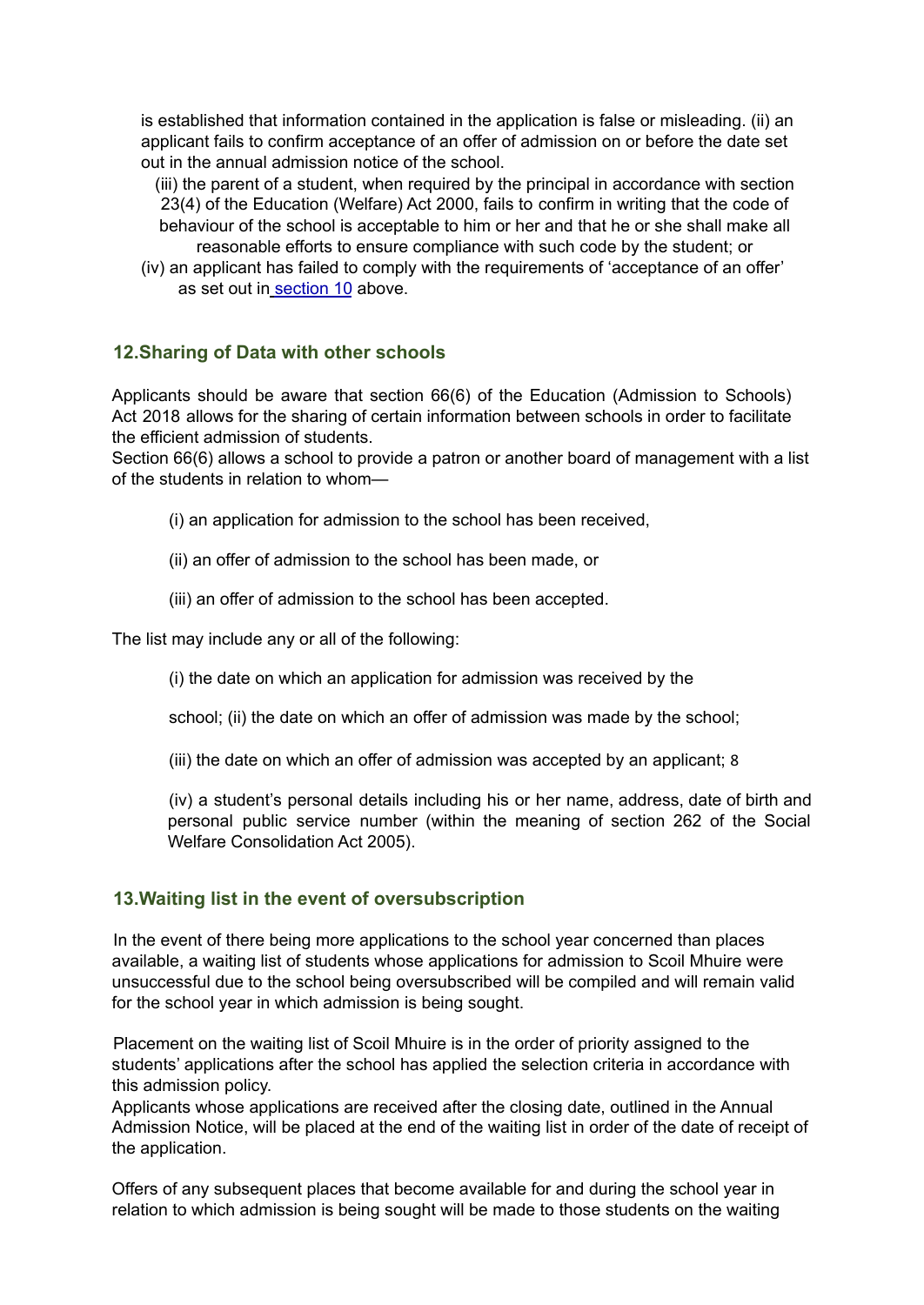list, in accordance with the order of priority in relation to which the students have been placed on the list.

**Waiting List for ASD Unit:**

**If the demand from suitable candidates exceeds the available places,the pupils may be put on a waiting list for the unit. Preference will be given according to age of pupils, with pupils from Junior Infants to 2nd class being prioritised. If all prospective pupils on the waitlist are in this age range, then places will be allocated in order of the placement on the waiting list.**

## **14.Late Applications**

All applications for admission received after the closing date as outlined in the annual admission notice will be considered and decided upon in accordance with our school's admissions policy, the Education Admissions to School Act 2018 and any regulations made under that Act.

Late applicants will be notified of the decision in respect of their application no later than three weeks after the date on which the school received the application. Late applicants will be offered a place if there is place available. In the event that there is no place available, the name of the applicant will be added to the waiting list as set out in Section 13.

# **15.Procedures for admission of students to other years and during the school year**

The procedures of the school in relation to the admission of students who are not already admitted to the school to classes or years other than the school's intake group are as follows:

9

the BOM reserves the right to take into consideration a number factors including, but not limited to, class size, staffing provisions, physical space and the health and welfare of the children and existing school community.

APPLICATIONS WILL BE ACCEPTED BY EMAIL OR POST,COMPLETED ENROLMENT FORMS AND ALL DOCUMENTATION IS TO BE SUBMITTED. IF THERE IS ROOM IN THE RELEVANT CLASS,THE PUPIL WILL BE ACCEPTED.IF THE CLASS IS FULL, THE PUPIL'S NAME WILL BE PLACED ON A WAITING LIST FOR THAT PARTICULAR YEAR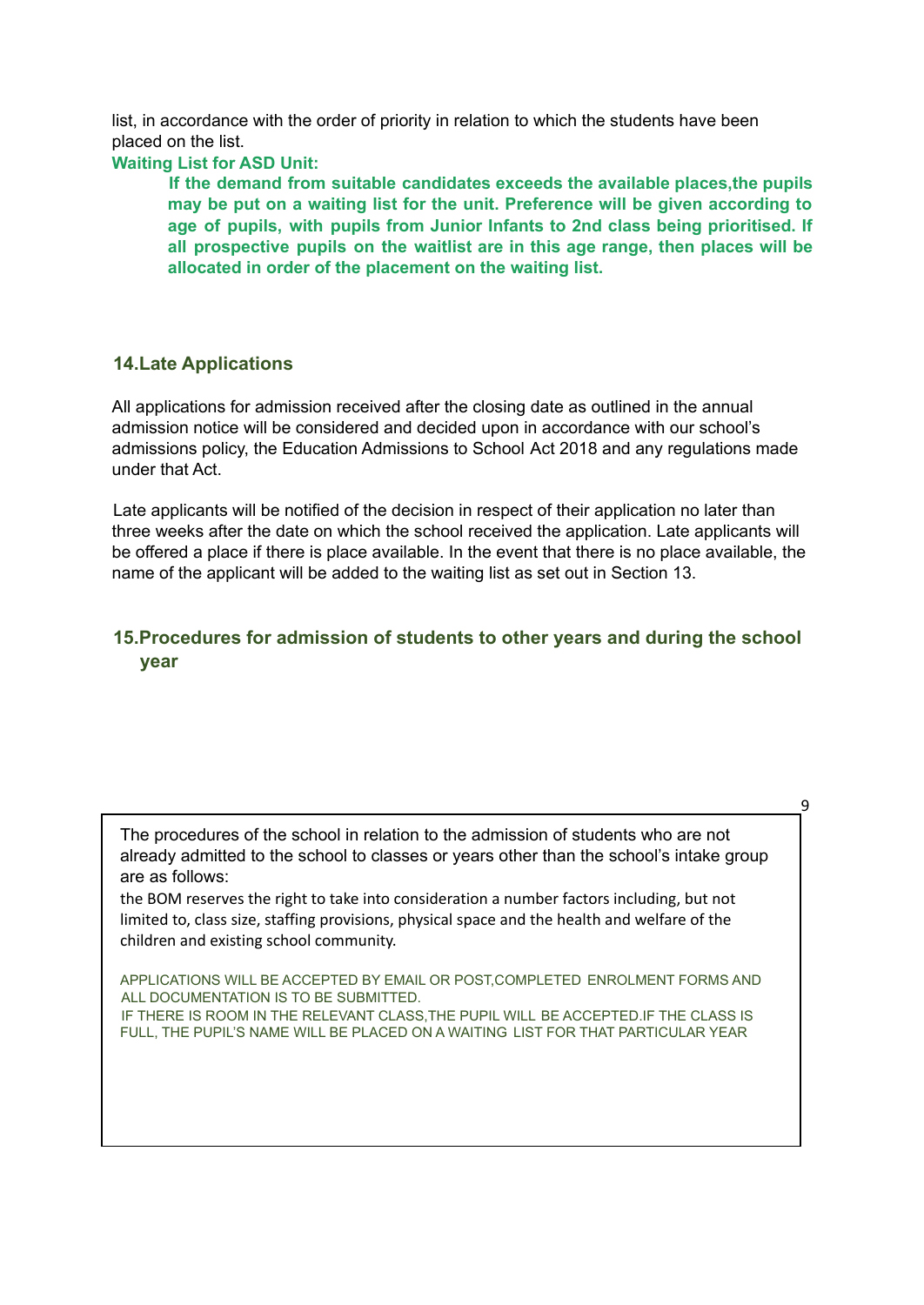The procedures of the school in relation to the admission of students who are not already admitted to the school, after the commencement of the school year in which admission is sought, are as follows:

Pupils may transfer to the school from other schools at the beginning of each quarter (1 st July, 1 st October, 1 st January or 1 st April), or as soon as the school is open after that date, subject to the school's Enrolment Policy, the availability of places and, in some cases, the approval of the Department of Education & Skills. In considering student transfers, the Principal (on behalf of the BOM), will ask for a reference from the pupil's current teacher, copies of the last three school reports and Standardised Test Results, where available. The Principal will also contact the Principal of the other school for a report, as required by the Educational (Welfare) Act 2000, and the parents/guardians will be notified of the BOM's decision in writing within 21 days.

# **16.Declaration in relation to the non-charging of fees**

This rule applies to all schools.

The board of Scoil Mhuire or any persons acting on its behalf will not charge fees for or seek payment or contributions (howsoever described) as a condition of-

- (a) an application for admission of a student to the school, or
- (b) the admission or continued enrolment of a student in the school.

# **17. Arrangements regarding students not attending religious instruction**

10

This section must be completed by schools that provide religious instruction to

students.

.

A written request should be made to the Principal of the school. A meeting will then be arranged with the parent(s) or the student, as the case may be, to discuss how the request may be accommodated by the school.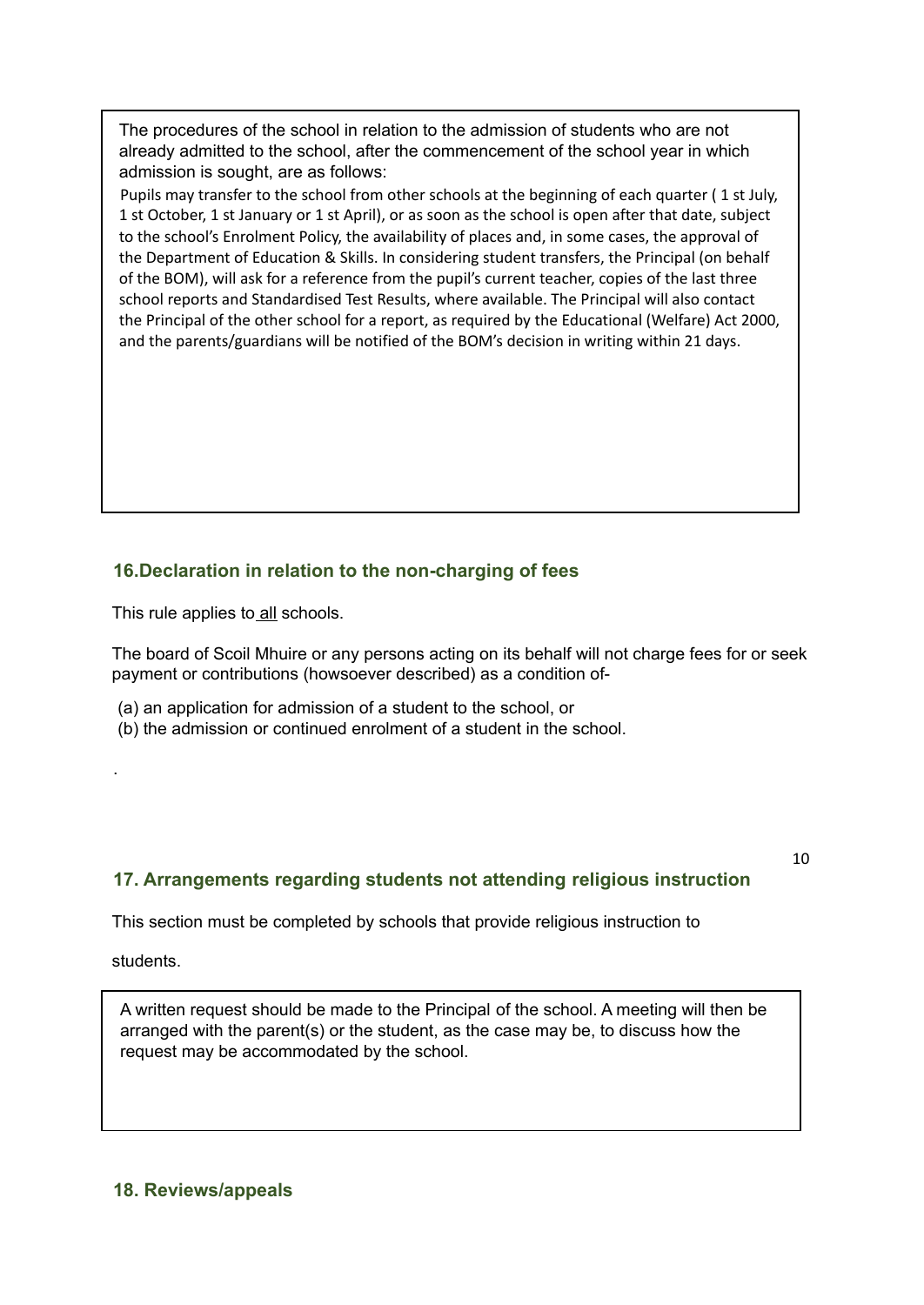#### **Review of decisions by the board of Management**

The parent of the student, or in the case of a student who has reached the age of 18 years, the student, may request the board to review a decision to refuse admission. Such requests must be made in accordance with Section 29C of the Education Act 1998.

The timeline within which such a review must be requested and the other requirements applicable to such reviews are set out in the procedures determined by the Minister under section 29B of the Education Act 1998 which are published on the website of the Department of Education and Skills.

The board will conduct such reviews in accordance with the requirements of the procedures determined under Section 29B and with section 29C of the Education Act 1998.

**Note:** Where an applicant has been refused admission due to the school being oversubscribed, the applicant **must request a review** of that decision by the board of management prior to making an appeal under section 29 of the Education Act 1998.

Where an applicant has been refused admission due to a reason other than the school being oversubscribed, the applicant **may request a review** of that decision by the board of management prior to making an appeal under section 29 of the Education Act 1998.

#### **Right of appeal**

Under Section 29 of the Education Act 1998, the parent of the student, or in the case of a student who has reached the age of 18 years, the student, may appeal a decision of this school to refuse admission.

An appeal may be made under Section 29 (1) (c) (i) of the Education Act 1998 where the refusal to admit was due to the school being oversubscribed.

An appeal may be made under Section 29 (1) (c) (ii) of the Education Act 1998 where the refusal to admit was due a reason other than the school being oversubscribed.

Where an applicant has been refused admission due to the school being oversubscribed, the applicant **must request a review** of that decision by the board of management **prior to making an appeal** under section 29 of the Education Act 1998. (see Review of decisions by the Board of Management)

Where an applicant has been refused admission due to a reason other than the school being oversubscribed, the applicant **may request a review** of that decision by the board of management prior to making an appeal under section 29 of the Education Act 1998. (see Review of decisions by the Board of Management)

11

Appeals under Section 29 of the Education Act 1998 will be considered and determined by an independent appeals committee appointed by the Minister for Education and Skills.

The timeline within which such an appeal must be made and the other requirements applicable to such appeals are set out in the procedures determined by the Minister under section 29B of the Education Act 1998 which are published on the website of the Department of Education and Skills.